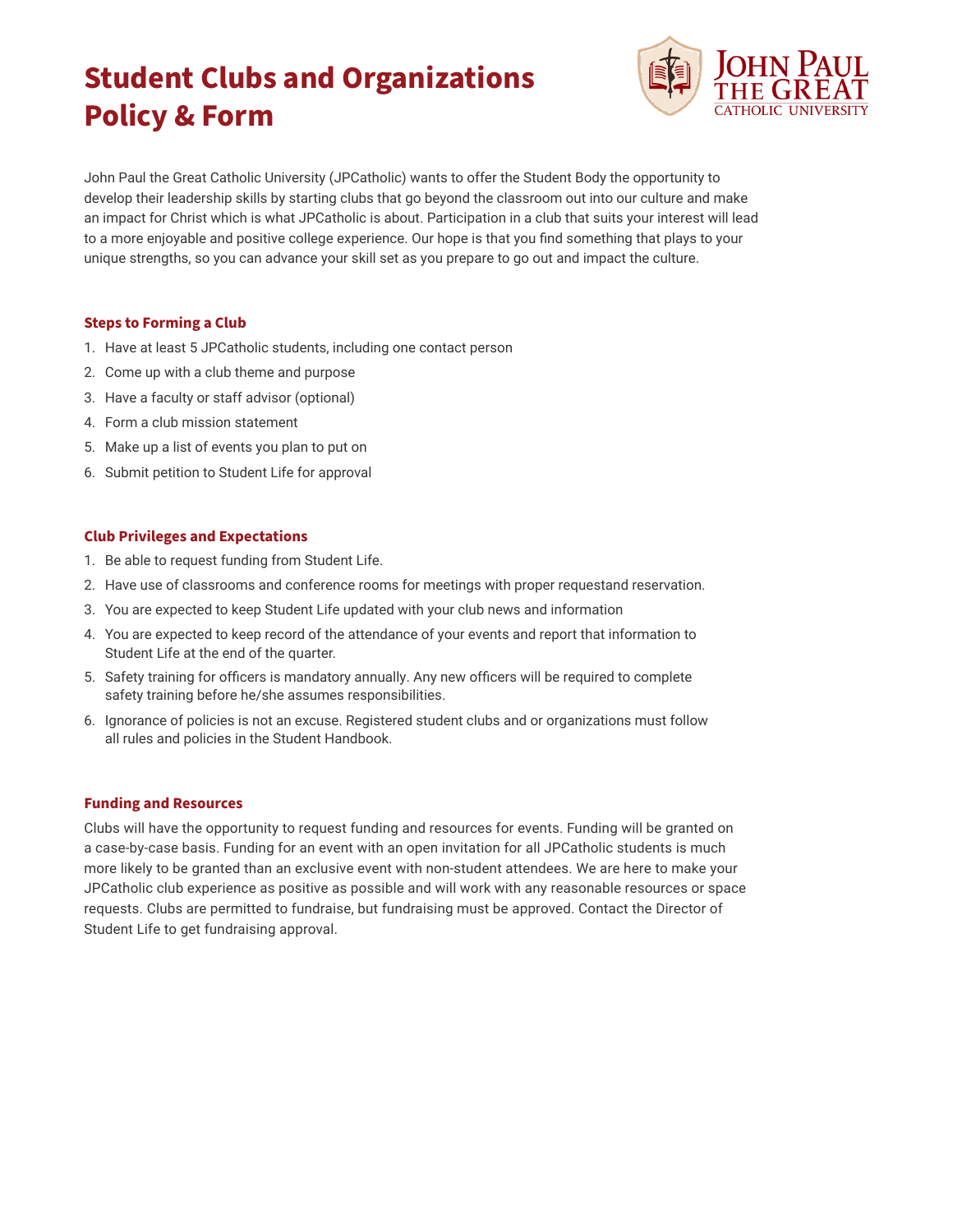

### **Use of Logo and Name of the University**

The use of the JPCatholic name and or logo cannot be used with prior approval from the Student Life Department. If approval is granted, there are guidelines as to how to use the name properly and the logo. You will be given these guidelines if approval is granted.

#### **Event Planning**

Your club is responsible for planning all of its own events. The assistance provided by JPCatholic is limited to resources, guidance, and promotion. Prior approval must be obtained for contracting outside goods and services for your event. The club must also have its members and attendees sign release forms when necessary. The club must already have an event, people to run the event, and an idea of guest list when requesting assistance. All events must follow University policies and procedures.

### **Club Termination of Registration**

Club registration will be terminated if:

- The officers write a written terminat ion request
- The organization has not held a meeting or activity for 1 year
- The club violates regulations or policies

If any of the above is violated the club officers will receive an email of termination from the Student Life Department Once you have received the email your club is officially terminated.

Once a club is terminated, it will no longer have any student organization privileges or responsibilities